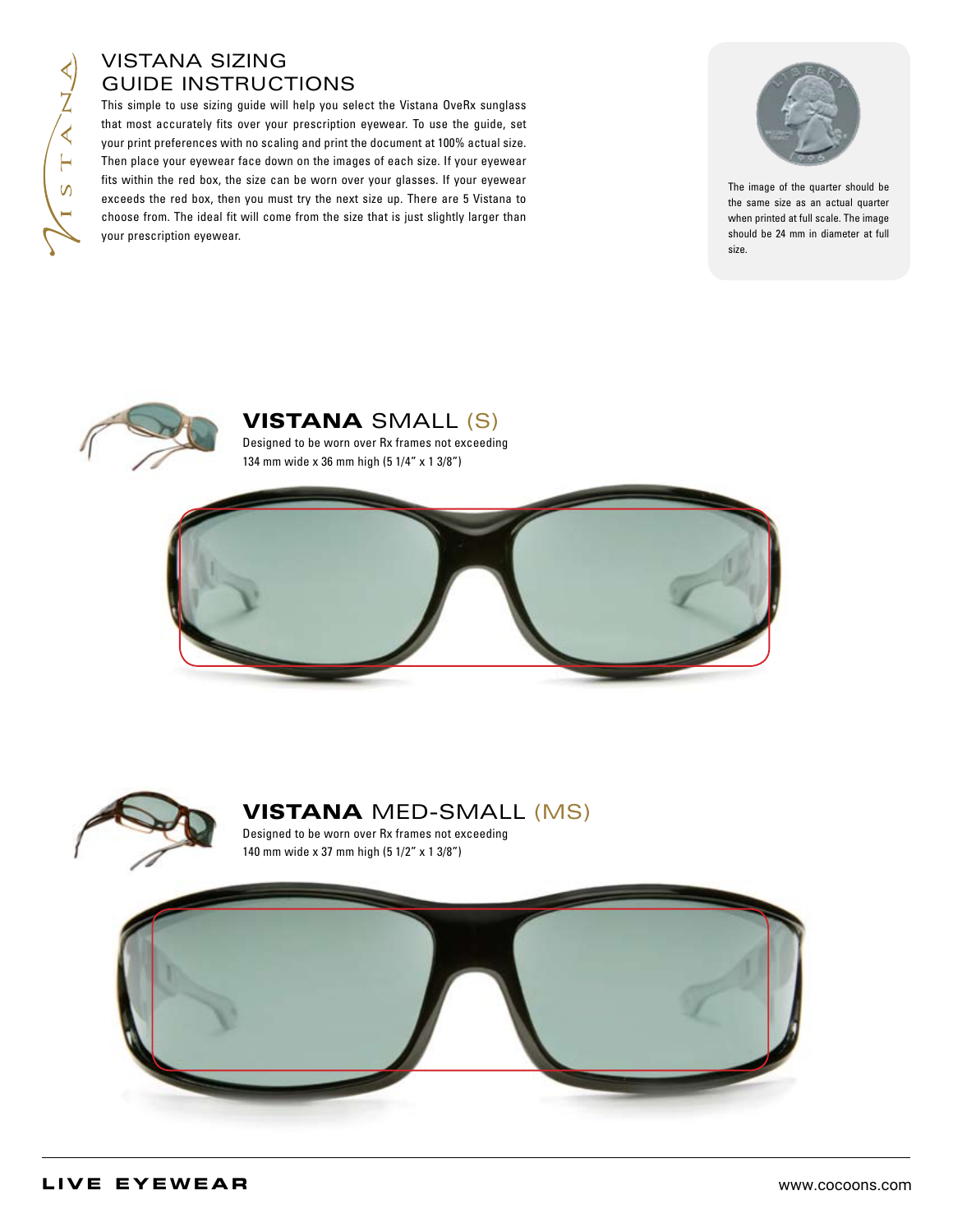## Vistana Sizing Guide Instructions

This simple to use sizing guide will help you select the Vistana OveRx sunglass that most accurately fits over your prescription eyewear. To use the guide, set your print preferences with no scaling and print the document at 100% actual size. Then place your eyewear face down on the images of each size. If your eyewear fits within the red box, the size can be worn over your glasses. If your eyewear exceeds the red box, then you must try the next size up. There are 5 Vistana to choose from. The ideal fit will come from the size that is just slightly larger than your prescription eyewear.



The image of the quarter should be the same size as an actual quarter when printed at full scale. The image should be 24 mm in diameter at full size.



Vistana medium (m)

Designed to be worn over Rx frames not exceeding 135 mm wide x 42 mm high (5 5/16" x 1 5/8")





## **VISTANA LARGE (L)**

Designed to be worn over Rx frames not exceeding 140 mm wide x 44 mm high (5 1/2" x 1 11/16")